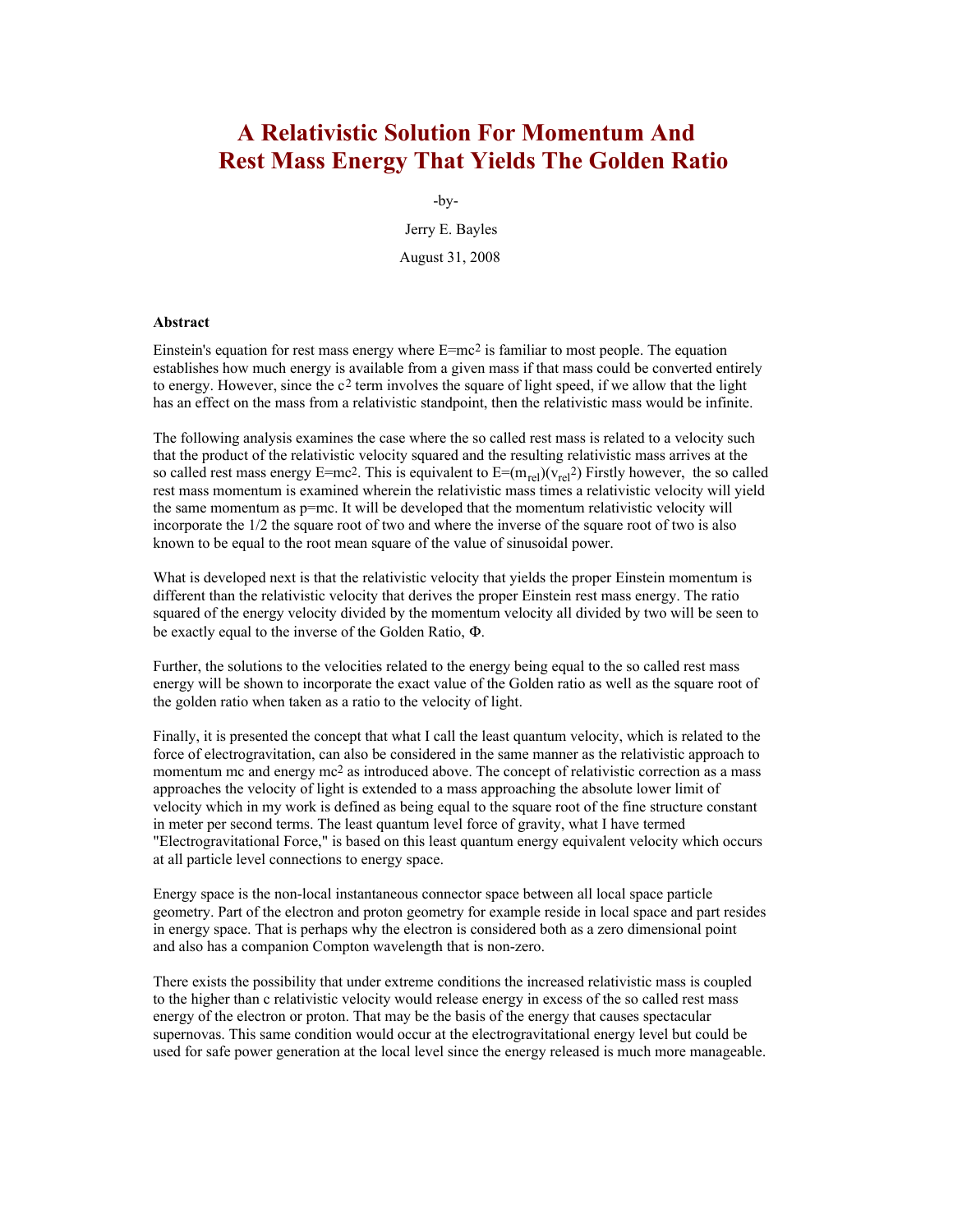The Compton momentum  $m_0c$  may be also expressed relativistically as a velocity  $v_{rel}$  less than c but approaching c and a resulting relativistic mass greater than  $m_0$ , such that  $m_0c = m'v_{rel}$ .

Let the Lorentz expression be stated for equivalent momentum involving the Compton momentum of the electron verses the relativistic mass product and a velocity less than c as:

$$
m_0 \cdot c = \frac{m_0}{\sqrt{1 - \frac{v_{rel}^2}{c^2}}} \cdot v_{rel} \qquad \text{by factoring, yields} \qquad c \cdot m_0 = m_0 \cdot \frac{c}{\sqrt{-\left(v_{rel} - c\right) \cdot \left(v_{rel} + c\right)}} \cdot v_{rel} \qquad (1)
$$
  
simplifies to  

$$
c = -i \cdot \left[ \frac{c}{\sqrt{v_{rel} - c} \cdot \sqrt{v_{rel} + c}} \right] \cdot v_{rel} \qquad \text{Let:} \qquad c := 2.997924580 \cdot 10^{08} \cdot \frac{m}{\text{sec}} \qquad (2)
$$

The above formula involving a solution for  $v_{rel}$  is not directly solvable by the Mathcad symbolic engine. The message reads, "A closed form solution for the root does not exist. This root is given as the root of another polynomial." The following is a method of manually solving for  $v_{rel}$  in the above Lorentz expression.

m<sub>o</sub>·c=
$$
\frac{m_o}{\sqrt{1-\frac{v_{rel}^2}{c^2}}}
$$
·v<sub>rel</sub> yields  $c=\frac{1}{\sqrt{1-\frac{v_{rel}^2}{c^2}}}$ ·v<sub>rel</sub> Then squaring both sides: 3)  
 $c^2=\frac{1}{\sqrt{1-\frac{v_{rel}^2}{c^2}}}$ ·v<sub>rel</sub><sup>2</sup> Next, multiplying through by  $\sqrt{1-\frac{v_{rel}^2}{c^2}}$  yields 4)

$$
\left(c^{2} - v_{rel}^{2}\right) = v_{rel}^{2} \quad \text{and} \quad c^{2} - v_{rel}^{2} = v_{rel}^{2} \quad \text{has solution(s) for } v_{rel} \text{ of:} \quad \begin{bmatrix} -1 & \sqrt{2} \cdot c \\ \frac{1}{2} & \sqrt{2} \cdot c \\ \frac{1}{2} & \sqrt{2} \cdot c \end{bmatrix}
$$

As a further solution method, squaring both sides will allow Mathcad to solve as follows:

$$
\left[ -i \left[ \frac{c}{\sqrt{v_{rel} - c}\sqrt{v_{rel} + c}} \right] \cdot v_{rel} \right]^2 \quad \text{ simplifies to} \quad c^2 \cdot \frac{v_{rel}^2}{\left[ \left( -v_{rel} + c \right) \cdot \left( v_{rel} + c \right) \right]}
$$

Then, solving for  $v_{rel}$  involving the square of both sides:

$$
c^{2} = \left[ -i \cdot \left[ \frac{c}{\sqrt{v_{rel} - c} \cdot \sqrt{v_{rel} + c}} \right] \cdot v_{rel} \right]^{2}
$$
 has solution(s) 
$$
\left[ \frac{-1}{2} \cdot \sqrt{2} \cdot c \right]
$$
 7)

As a result, both methods are in agreement.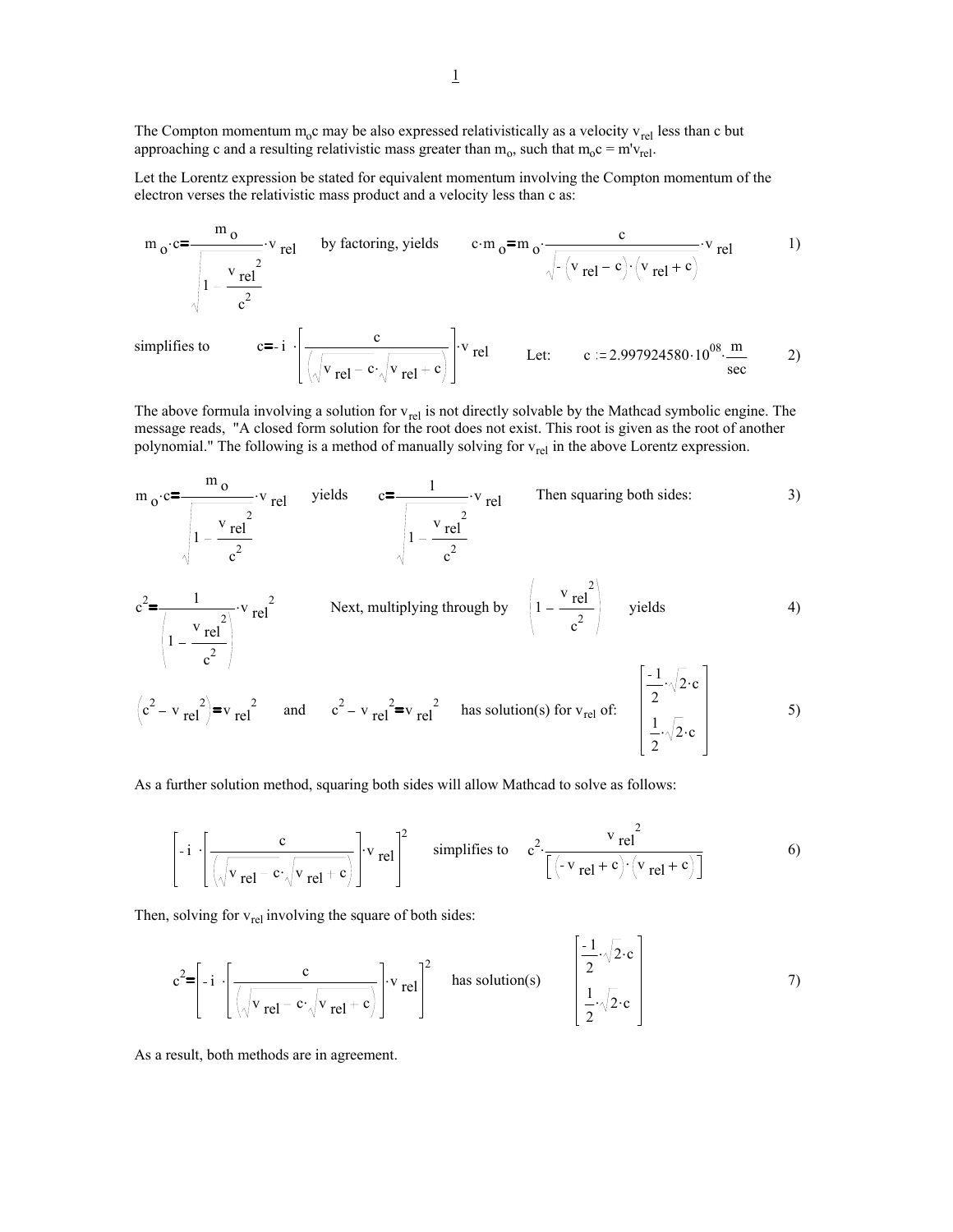The following solutions are used in the above Lorentz equation:

$$
v1_{\text{rel}} = \frac{-1}{2} \sqrt{2} \cdot c \qquad v1_{\text{rel}} = -2.1198528 \cdot 10^8 \cdot m \cdot \text{sec}^{-1} \qquad \frac{v1_{\text{rel}}}{c} = -0.7071067812 \qquad 8)
$$

$$
\text{v2}_{\text{rel}} := \frac{1}{2} \sqrt{2} \cdot \text{c} \qquad \text{v2}_{\text{rel}} = 2.1198528 \cdot 10^8 \cdot \text{m} \cdot \text{sec}^{-1} \qquad \frac{\text{v2}_{\text{rel}}}{\text{c}} = 0.7071067812 \qquad 9)
$$

 $c^2$ 

Then: 
$$
x1_V := -i \frac{c}{\sqrt{v1_{rel} - c} \sqrt{v1_{rel} + c}}
$$
  $x1_V = 2.99792458 \cdot 10^8 \cdot m \cdot sec^{-1}$  (10)  
 $c = 2.99792458 \cdot 10^8 \cdot m \cdot sec^{-1}$ 

And: 
$$
x2_v := -i \frac{c}{\sqrt{v^2 - 1} - c \sqrt{v^2 - 1} + c}
$$
  $x2_v = -2.99792458 \cdot 10^8 \cdot m \cdot sec^{-1}$  11)

The above result suggests that a negative as well as positive velocity can be applied to the concept of a negative and positive momentum such as for electron pair production. It is known that when a gamma energy photon having an energy equal to two electron rest mass energies passes close enough to a nucleus, the gamma photon breaks into an electron and positron with opposite vectors of motion. Let us use the Lorentz solution for the above velocities to solve for the relativistic mass of the electron.

Let: 
$$
c = 2.997924580 \cdot 10^{08} \cdot \frac{m}{sec}
$$
 Velocity  $m_e = 9.109389700 \cdot 10^{-31}$  kg Electron rest mass.

$$
p1_e := \frac{m_e}{\sqrt{\frac{v1_{rel}}{1 - \frac{v1_{rel}}{1 - \dots}}}}
$$
 
$$
v1_{rel} = 1 - \frac{p1_e}{1 - \frac{v1_{rel}}{1 - \dots}}
$$
 
$$
p1_e = -2.730926329 \cdot 10^{-22} \cdot \text{kg} \cdot \text{m} \cdot \text{sec}^{-1}
$$
 
$$
m_e c = -1
$$
 
$$
p1_e = -1
$$
 
$$
p1_e = -2.730926329 \cdot 10^{-22} \cdot \text{kg} \cdot \text{m} \cdot \text{sec}^{-1}
$$
 
$$
m_e c = 12
$$

We see that the momentums are equal in absolute value but have opposite sign and thus can be considered to have opposite vectors in space.

$$
p2_e := \frac{m_e}{\sqrt{1 - \frac{v^2}{c^2}r^2}}
$$
  $v^2_{rel}$   $p2_e = 2.730926329 \cdot 10^{-22}$   $\cdot \text{kg} \cdot \text{m} \cdot \text{sec}^{-1}$   $\frac{p2_e}{m_e c} = 1$  13)

The absolute electron Compton equivalent momentum in a standing wave scenario is

$$
p_e
$$
 =  $|m_e \cdot c|$   $p_e$  = 2.730926329  $\cdot 10^{-22}$   $\cdot \text{kg} \cdot \text{m} \cdot \text{sec}^{-1}$  14)

The mechanics suggested by the above results may be that the lesser velocities v1 $_{rel}$  and v2 $_{rel}$  are induced into the standing waves of the energy that can represent the potential mass-energy of two electron(s) by the strong near fields of the nucleus that the gamma ray is passing by. When the lesser velocities are created by the nearby nucleus, pair production occurs.

Positive and negative momentum apply to matter and its counterpart anti-matter. This involves the symmetrical concept of positive and negative energy and thus positive and negative time as well.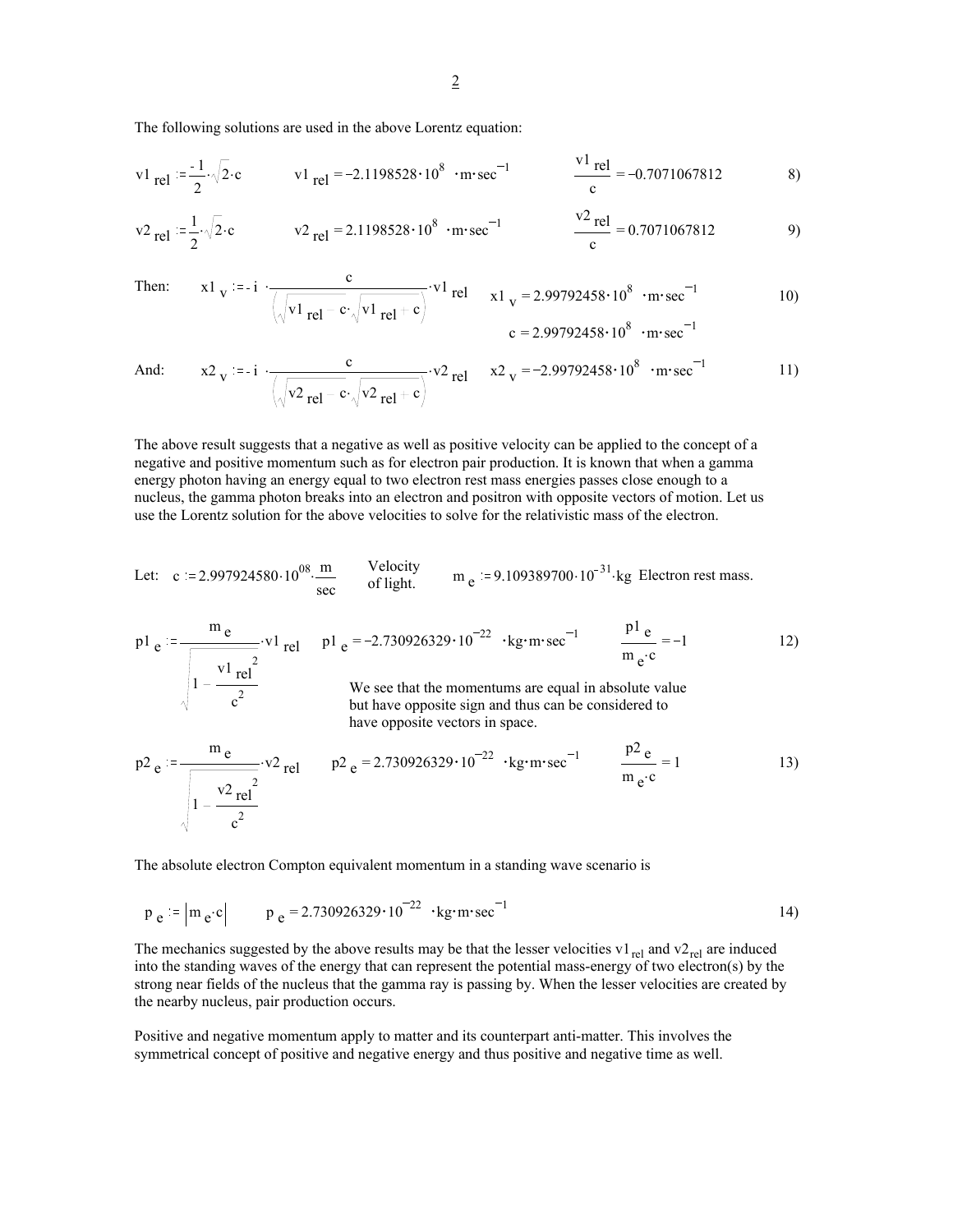In the below equations, the temporary relativistic mass during pair production is calculated as:

$$
m1' e := \frac{m e}{\sqrt{1 - \frac{v1}{c^2}}} \qquad m1' e = 1.2882622459 \cdot 10^{-30} \cdot kg \qquad \frac{m1' e}{m e} = 1.4142135624 \qquad (15)
$$

m2' e := 
$$
\frac{m_e}{\sqrt{1 - \frac{v^2 e^2}{c^2}}}
$$
 m2' e = 1.2882622459·10<sup>-30</sup> · kg  $\frac{m2' e}{m_e}$  = 1.4142135624

The possible velocities related to Compton momentum can be considered as both positive and negative since one must be opposite to the other. Further, since momentum is conserved in this case, the slowing of the velocity of light in the standing wave field that creates the rest mass energy of the electron or positron causes an increase relativistically of the relativistic field-mass in inverse proportion to the decrease in the standing wave field's velocity. We see that the resulting field-mass is positive in both cases of the above solutions for relativistic mass and thus the temporary relativistic field mass so derived is independent of the sign of velocity. It is of interest that the square root of 2 is peculiar to the angle involved with the standard light cone propagation angle. That is, pair production occurs at the angle that defines the separation between local and non-local space as referenced to the direction of propagation of the light. **If uninterrupted by near fields of a nucleus, it is herein postulated that the photon does not move in continuous fashion, but instead jumps a wavelength ahead along its line of momentum and effectively travels at the least quantum velocity when it is undergoing a complete cycle of oscillation in the wave phase. Thus it is both a wave and a particle but not at the exact same time.**

The momentum in the normal and virtual modes of the gamma ray as described above is the same. Pair production occurs as the final step where the virtual mode of the gamma ray is forced to create normal mass from the relativistic mass with a corresponding increase of field velocity from  $v_{rel}$  to c which then is the velocity associated with the standing wave that defines the mass of the particle.

Let: 
$$
c = 2.997924580 \cdot 10^{08} \cdot \frac{m}{sec}
$$
 Velocity  $m_e = 9.109389700 \cdot 10^{-31} \cdot kg$  Electron rest mass.

$$
v_{\text{erel}} = \left(\frac{1}{2} \cdot \sqrt{2} \cdot c\right)
$$
  $v_{\text{erel}} = 2.1198528 \cdot 10^8 \cdot m \cdot \text{sec}^{-1}$  and  $\frac{c}{v_{\text{erel}}} = 1.4142135624$  17)

$$
m_{e} \cdot c = 2.730926329 \cdot 10^{-22} \cdot kg \cdot m \cdot sec^{-1}
$$
  
\n
$$
m!' e \cdot v1_{rel} = -2.730926329 \cdot 10^{-22} \cdot kg \cdot m \cdot sec^{-1}
$$
  
\n
$$
m!' e \cdot v1_{rel} = -2.730926329 \cdot 10^{-22} \cdot kg \cdot m \cdot sec^{-1}
$$
  
\nHere we again use the velocity such that the product of the relativistic mass increase and its corresponding velocity are equal to the

$$
m2' e• v2 rel = 2.730926329 \cdot 10-22 \cdot kg·m·sec-1
$$
 Compton value of m<sub>e</sub>c. 20)

**The energies are NOT equal however:** m1'  $_{e}$ ·v1  $_{rel}^{2}$  = 5.7891618252 $\cdot$ 10<sup>-14</sup> ·joule 21)

$$
m_e \cdot e^2 = 8.187111168 \cdot 10^{-14}
$$
 'joule where:  $\frac{m_e \cdot e^2}{m l' e \cdot V l_{rel}^2} = 1.4142135624$  22)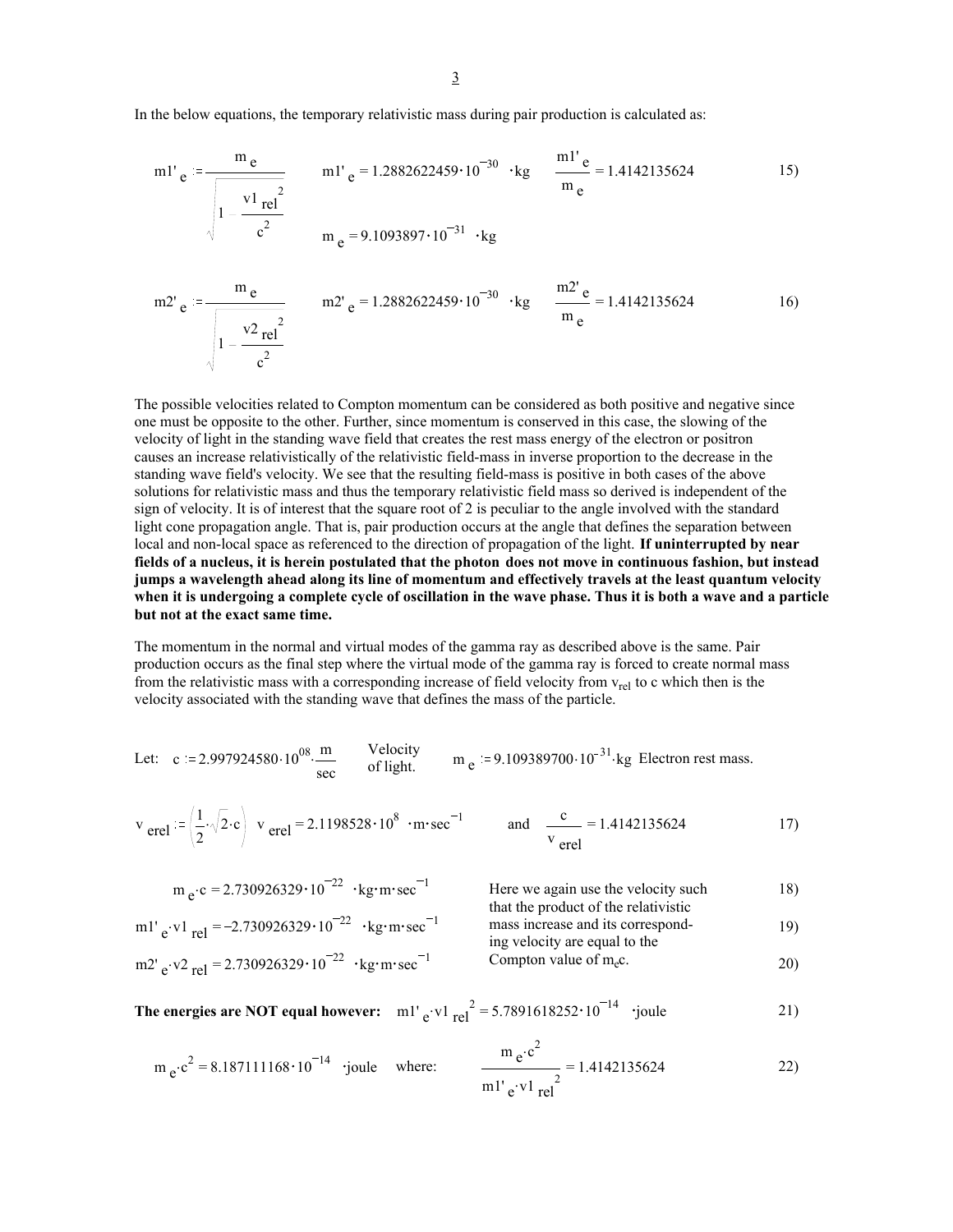Now let the v<sub>erel</sub> be solved for that will yield the same relativistic energy as the Compton rest mass energy of the electron. This is solved for in the Lorentz equation as in the manner of the momentum above.

$$
m_e \cdot c^2 = \frac{m_e}{\sqrt{1 - \frac{v' \text{ rel}^2}{c^2}}}
$$
 Both sides are squared to remove the radical in the denominator.  
Then: 
$$
(m_e \cdot c^2)^2 = \frac{m_e}{\sqrt{1 - \frac{v' \text{ rel}^2}{c^2}}}
$$
 simplifies to 
$$
m_e^2 \cdot c^4 = m_e^2 \cdot c^2 \cdot \frac{v' \text{ rel}^4}{\sqrt{1 - \frac{v' \text{ rel}^2}{c^2}}}
$$
 24)

Mathcad's symbolic solve engine has four solution(s) for  $v'_{rel}$  of:

 $c^2$ 

2

Let:  
\n
$$
\frac{1}{2}\sqrt{-c^{2}\cdot(1+\sqrt{5})}\cdot\sqrt{2}\left[\sqrt{5}\text{ rel}\right] = \frac{1}{2}\sqrt{-c^{2}\cdot(1+\sqrt{5})}\cdot\sqrt{2}\sqrt{5}\text{ rel} = 3.8134189735 \cdot 10^{8} \text{ i} \cdot \text{m} \cdot \text{sec}^{-1}
$$
 25)

$$
\frac{1}{2} \sqrt{-c^2 \left(1 + \sqrt{5}\right)} \sqrt{2} \quad \text{v6}_{\text{rel}} = \frac{1}{2} \sqrt{-c^2 \left(1 + \sqrt{5}\right)} \sqrt{2} \quad \text{v6}_{\text{rel}} = -3.8134189735 \cdot 10^8 \text{ i} \cdot \text{m} \cdot \text{sec}^{-1} \tag{26}
$$

$$
\frac{1}{2} \cdot c \cdot \sqrt{-1 + \sqrt{5}} \cdot \sqrt{2} \qquad v7 \text{ rel } := \frac{1}{2} \cdot c \cdot \sqrt{(-1 + \sqrt{5})} \cdot \sqrt{2} \qquad v7 \text{ rel } = 2.356822539 \cdot 10^8 \cdot \text{m} \cdot \text{sec}^{-1} \tag{27}
$$

$$
\frac{-1}{2} \cdot c \cdot \sqrt{-1 + \sqrt{5}} \cdot \sqrt{2} \quad v8 \text{ rel } = \frac{-1}{2} \cdot c \cdot \sqrt{(-1 + \sqrt{5})} \cdot \sqrt{2} \quad v8 \text{ rel } = -2.356822539 \cdot 10^8 \text{ } \cdot \text{m} \cdot \text{sec}^{-1} \tag{28}
$$

There are two solutions each in the imaginary and real plane of a positive and negative sign for each respectively.

It is of extreme interest that in all of the four solutions that find the v<sub>rel</sub> velocity where the energy kinetic is **equal to the relativistic energy of the electron velocity, the terms involving the square root of:**

$$
\left(1+\sqrt{5}\right) = 3.2360679775 \qquad \text{and} \qquad \left(-1+\sqrt{5}\right) = 1.2360679775 \qquad (29)
$$

**are equal to twice the accepted values for the solutions to the golden ratio known as** Φ**.**

$$
\Phi1 := \frac{1+\sqrt{5}}{2} \qquad \Phi1 = 1.6180339887 \qquad \Phi2 := \frac{-1+\sqrt{5}}{2} \qquad \Phi2 = 0.6180339887 \qquad 30)
$$

where the inverse of  $\Phi$ 2 is equal to  $\Phi$ 1. Or:  $\Phi$ 2<sup>-1</sup> = 1.6180339887 31)

As an added feature of significance, the actual velocity solutions of v<sub>rel</sub> form the square root of the golden **ratio when taken as a ratio to the velocity of light, c. This relates directly to the ratio of the height of the Great Pyramid at Giza to half its base length wherein the result is equal to 4/**π**.**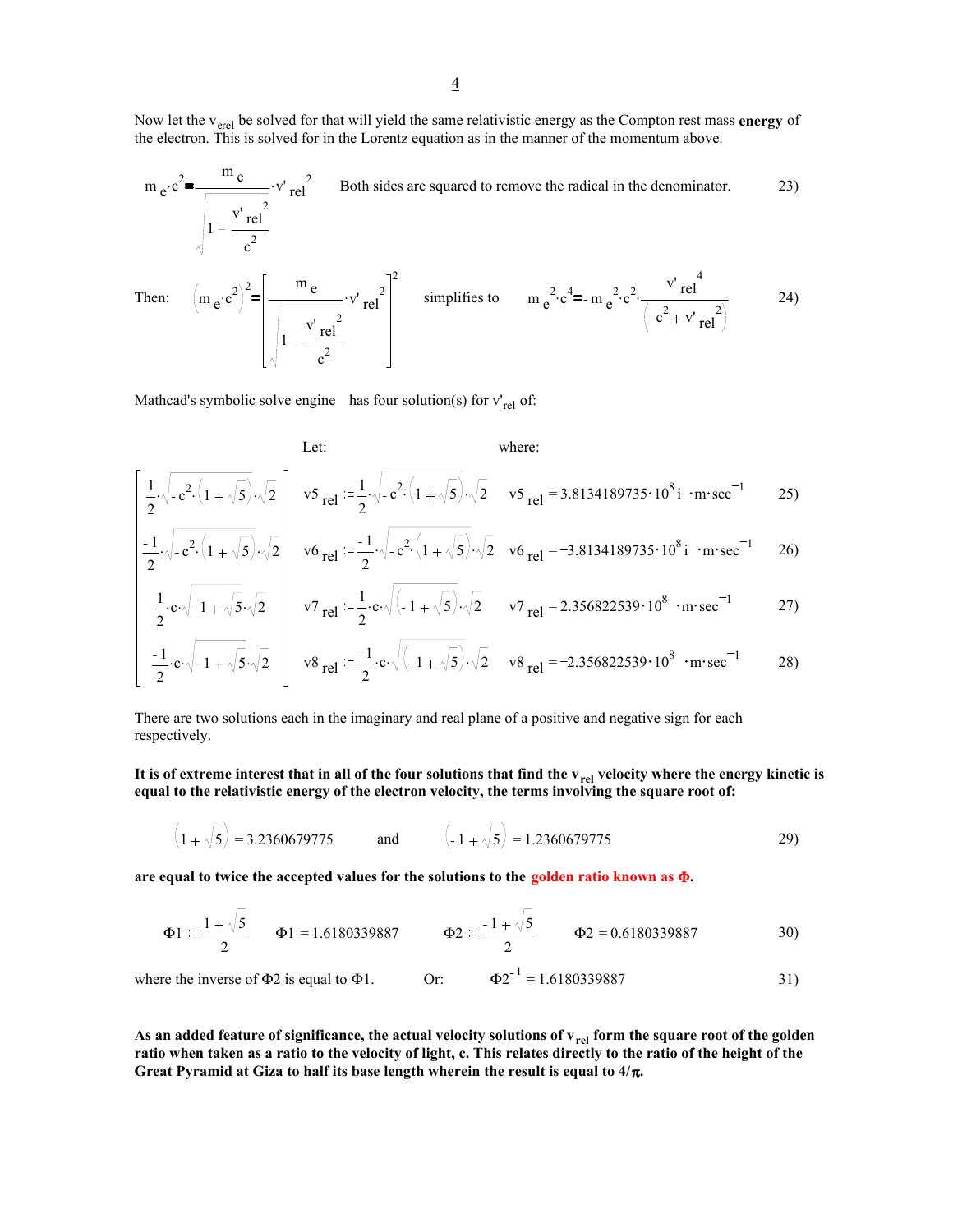The following ratios of the relativistic velocities to the speed of light are established:

$$
\frac{1}{2} \sqrt{-c^2 \left(1 + \sqrt{5}\right)} \sqrt{2}
$$
  
\nc = 1.2720196495i  $\sqrt{-\Phi1} = 1.2720196495i$   $\frac{4}{\pi} = 1.2732395447$  32)

$$
\frac{-1}{2} \sqrt{-c^2 \cdot (1 + \sqrt{5})} \cdot \sqrt{2}
$$
  

$$
= -1.2720196495i \qquad -\sqrt{\Phi 1} = -1.2720196495
$$
 (33)

$$
\frac{1}{2} \cdot c \cdot \sqrt{(-1 + \sqrt{5}) \cdot \sqrt{2}}
$$
  
\n
$$
= 0.7861513778
$$
\n
$$
\sqrt{\Phi 2} = 0.7861513778
$$
\n(34)

$$
\frac{-1}{2} \cdot c \cdot \sqrt{(-1+\sqrt{5})} \cdot \sqrt{2}
$$
  

$$
= -0.7861513778 \qquad -\sqrt{\Phi 2} = -0.7861513778
$$
 (35)

$$
\mathbf{v}_{\text{ratio}} := \frac{\frac{1}{2} \cdot \mathbf{c} \cdot \sqrt{(-1 + \sqrt{5}) \cdot \sqrt{2}}}{\left(\frac{1}{2} \cdot \sqrt{2} \cdot \mathbf{c}\right)} \quad \text{and} \quad \frac{\mathbf{v}_{\text{ratio}}^2}{2} \cdot \mathbf{\Phi}1 = 1 \quad \left(\frac{\pi}{\mathbf{v}_{\text{ratio}}^2}\right)^2 \cdot \frac{1}{2} = 0.998084711 \quad 36)
$$

Where:

$$
\frac{1}{2} \cdot c \cdot \sqrt{(-1 + \sqrt{5})} \cdot \sqrt{2}
$$
\nsimplifies to\n
$$
\sqrt{-1 + \sqrt{5}} = 1.1117859405
$$
\n
$$
\left(\frac{1}{2} \cdot \sqrt{2} \cdot c\right)
$$
\nand where,\n
$$
\frac{\left(\sqrt{-1 + \sqrt{5}}\right)^2}{2} = 0.6180339887
$$
\nand  $\Phi_2 = 0.6180339887$ 

The four solutions above for the relative velocities will yield two different relativistic mass values as follows:

$$
m5_{\text{rel}} := \frac{m_e}{\sqrt{1 - \frac{v5_{\text{rel}}^2}{c^2}}}
$$
\n
$$
m5_{\text{rel}} = 5.6299124514 \cdot 10^{-31} \cdot \text{kg}
$$
\n
$$
m6_{\text{rel}} := \frac{m_e}{\sqrt{1 - \frac{v6_{\text{rel}}^2}{c^2}}}
$$
\n
$$
m6_{\text{rel}} = 5.6299124514 \cdot 10^{-31} \cdot \text{kg}
$$
\n
$$
m6_{\text{rel}} = 5.6299124514 \cdot 10^{-31} \cdot \text{kg}
$$
\n
$$
m6_{\text{rel}} = 5.6299124514 \cdot 10^{-31} \cdot \text{kg}
$$
\n
$$
m6_{\text{rel}} = 5.6299124514 \cdot 10^{-31} \cdot \text{kg}
$$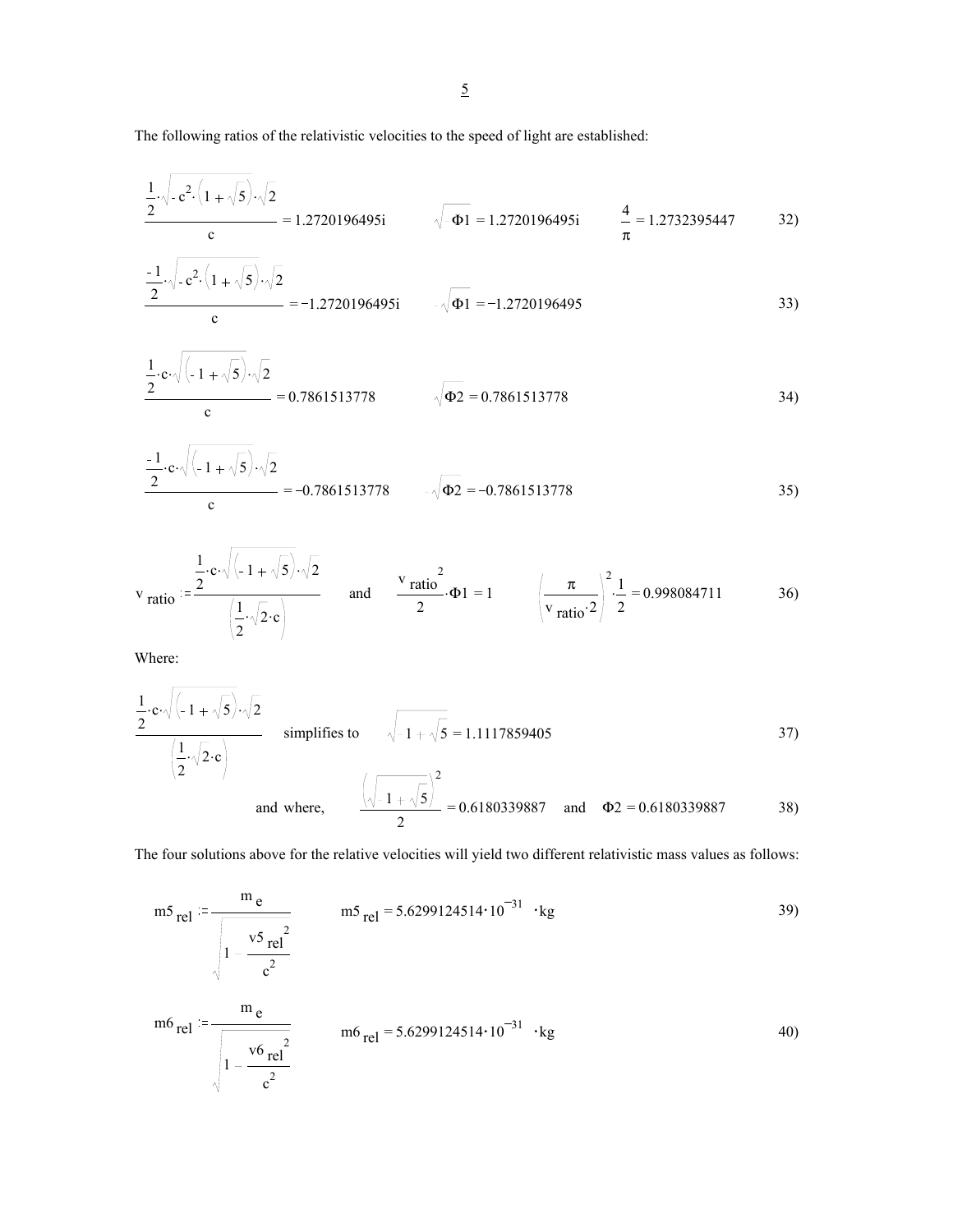$$
m7_{\text{rel}} := \frac{m_e}{\sqrt{1 - \frac{v7_{\text{rel}}^2}{c^2}}}
$$
 
$$
m7_{\text{rel}} = 1.4739302151 \cdot 10^{-30} \cdot \text{kg}
$$
 (41)

$$
m8_{\text{rel}} = \frac{m_e}{\sqrt{1 - \frac{v^8 \text{ rel}^2}{c^2}}}
$$
 
$$
m8_{\text{rel}} = 1.4739302151 \cdot 10^{-30} \cdot \text{kg}
$$
 (42)

$$
m5_{\text{rel}} \cdot v5_{\text{rel}}^2 = -8.187111168 \cdot 10^{-14} \quad \text{joule} \quad m6_{\text{rel}} \cdot v6_{\text{rel}}^2 = -8.187111168 \cdot 10^{-14} \quad \text{joule} \tag{43}
$$

$$
m_{{\text{rel}}}^{V7}r\text{el}^2 = 8.187111168 \cdot 10^{-14}
$$
 'joule  $m_{{\text{rel}}}^{V8}r\text{el}^2 = 8.187111168 \cdot 10^{-14}$  'joule 44)

Where: 
$$
m_e \cdot c^2 = 8.187111168 \cdot 10^{-14}
$$
 'joule 45)

It is therefore postulated, as for the case of momentum above, that the photon is in a state of simultaneous juxtaposition (as for the state of entanglement) such that it is a product of relativistic field mass times the  $v_{rel}^2$ as shown above so that field mass-energy equals the 'rest mass' energy equal to  $E = mc^2$ .

The connection of the relativistic mass field for quantum energy and the golden ratio must be considered as fundamental to the structure and action of energy related to the so called rest mass energy. Then it is possible to think of the structure of the Great Pyramid at Giza in Egypt as being aligned so as to channel in the relativistic mass energy of ALL electromagnetic photons interacting with rest mass energy and thus concentrate the energy into a useful and coherent resonant package.

Further, the structure of matter in the universe may be based on the golden ratio as applied to the relativistic solution presented above. It is a stunning concept to say the least. I say that in sincere humility since it is God's beautiful creation.

Let Plank's constant be stated as: h  $= 6.626075500 \cdot 10^{-34}$  joule sec

 $\overline{2}$ 

The obvious possibilities of the product of the relativistic mass and velocity squared products are stated below as:

$$
\frac{m5 \text{ rel} \cdot v7 \text{ rel}^2}{m \text{ e} \cdot c^2} = 0.3819660113
$$
 Also: 
$$
m5 \text{ rel} \cdot v5 \text{ rel}^2 = -8.187111168 \cdot 10^{-14}
$$
 'joule 46)

$$
\frac{m6 \text{ rel} \cdot v8 \text{ rel}^2}{m \text{ e} \cdot \text{c}^2} = 0.3819660113
$$
 Also: 
$$
m6 \text{ rel} \cdot v6 \text{ rel}^2 = -8.187111168 \cdot 10^{-14}
$$
 'joule 47)

$$
\frac{m7 \text{ rel} \cdot v5 \text{ rel}^2}{m \text{ e} \cdot c^2} = -2.6180339887 \qquad \text{Also:} \qquad m7 \text{ rel} \cdot v7 \text{ rel}^2 = 8.187111168 \cdot 10^{-14} \quad \text{'joule} \tag{48}
$$

$$
\frac{m8 \text{ rel} \cdot v6 \text{ rel}^2}{m \text{ e} \cdot c^2} = -2.6180339887
$$
 Also: 
$$
m8 \text{ rel} \cdot v8 \text{ rel}^2 = 8.187111168 \cdot 10^{-14}
$$
 'joule 49)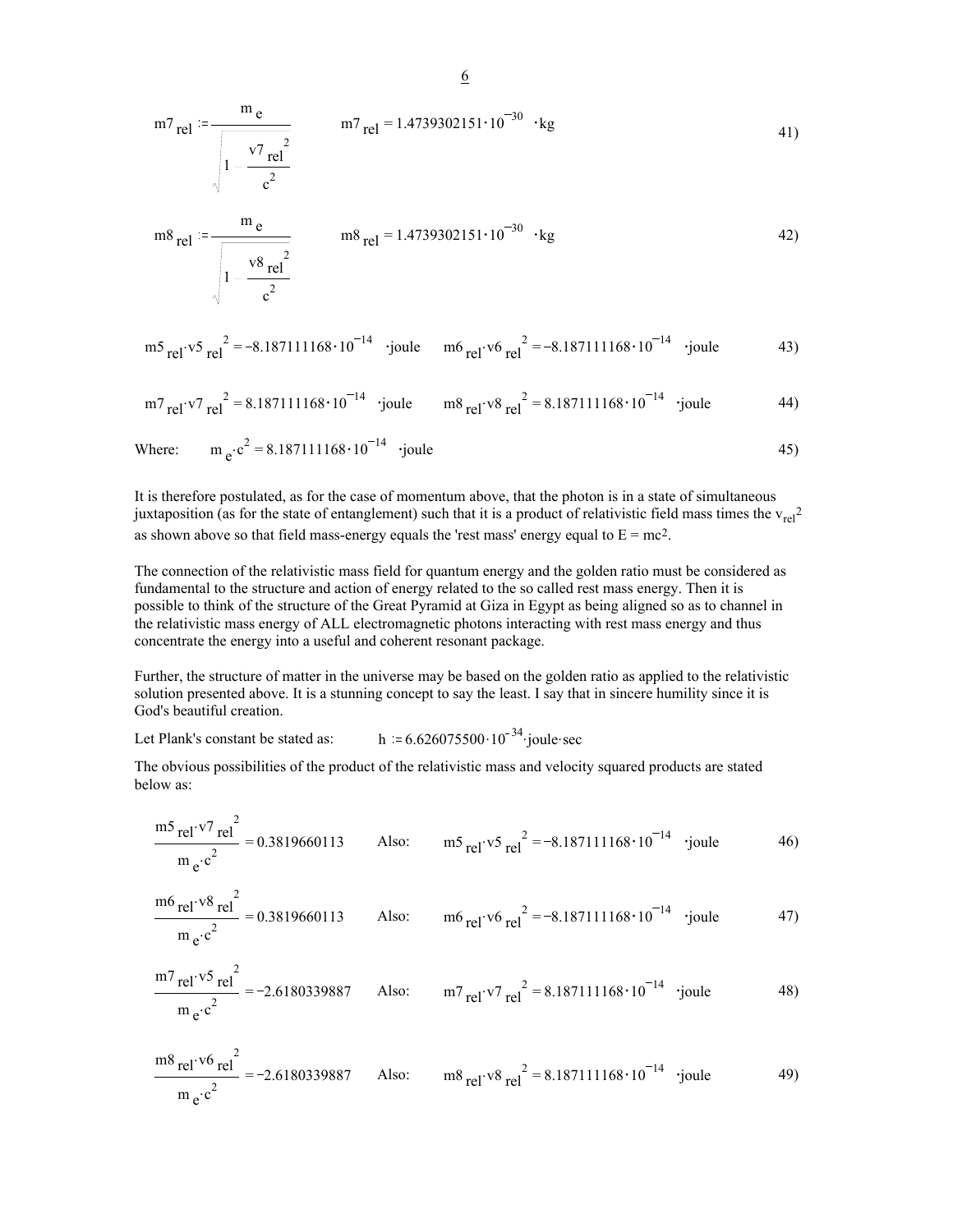It is seen that the total relativistic energy of the above right products equate to the rest mass energy of the electron. There are also the above left side possibility of probable relativistic mass times velocity squared combinations that do not equal the rest mass energy of the electron as shown below.

$$
m5_{\text{rel}} \cdot v7_{\text{rel}}^2 = 3.1271981965 \cdot 10^{-14} \quad \text{joule} \quad = \text{positive mass-field energy} < m_e c^2. \tag{50}
$$

$$
m6_{\text{rel}} \cdot v8_{\text{rel}}^2 = 3.1271981965 \cdot 10^{-14} \quad \text{joule} \quad = \text{positive mass-field energy} < m_e c^2. \tag{51}
$$

$$
m_7 \text{ rel.} \text{ v5 rel}^2 = -2.1434135308 \cdot 10^{-13}
$$
 joule =  $|\text{negative mass-field energy}| > m_e c^2$ .

$$
m8_{\text{rel}} \cdot v6_{\text{rel}}^2 = -2.1434135308 \cdot 10^{-13} \quad \text{joule} \quad = |\text{negative mass-field energy}| > m_e c^2. \tag{53}
$$

The last two combinations yield an absolute value of negative energy that is greater than the rest mass of the electron and under forced conditions could be a possible source of the negative energy that is filling the universe thus causing an accelerated expansion rate. The velocities  $v_{rel}$  and  $v_{rel}$  are also in the imaginary realm and are thus may be a non-local connection to energy space.

Non-local implies the energy space connection. In the extreme case, a resonant condition of all such particles in a mass as large as a neutron star undergoing extreme pressure and temperature caused by capture of material from space could cause a sudden release of energy into normal space from energy space and this is what is termed a supernova.

The symmetry of increased field mass and reduced velocity being equal to reduced field mass times increased velocity yielding the same momentum or energy is a balanced condition and is what would be desired in a well behaved system. However, if the symmetry were broken and the increased field mass became associated with the increased velocity above c, the system would gain energy per unit time of energy refresh and the field would become enormous in a short period of time. The result would indeed be a supernova for a system of particles as large as a star.

Further, if a reduced field mass were to be coupled to reduced velocity on a large scale in resonant fashion, the result would be a catastrophic implosion of matter and energy leading to what is called a singularity, or in more common terms, a black hole star.

This leads into the case for the electrogravitational force which I view as being the result of a symmetry breaking in the realm of the least quantum velocity allowed in nature.

### **The Least Quantum Energy and Momentum Relativistic Electrogravitational Velocity Solutions.**

 $\alpha$  = 7.297353080.10<sup>-03</sup> v LM =  $\sqrt{\alpha} \frac{m}{sec}$  v LM = 0.0854245461 • m · sec<sup>-1</sup> v'1 <sub>rel</sub>  $=$   $\frac{-1}{2}$  $\sqrt{2}$ ·v<sub>LM</sub> v'1 <sub>rel</sub> = -0.0604042758 · m · sec 1  $\frac{v'1 \text{ rel}}{u}$  = v LM 0.7071067812 54)

$$
v^{\prime}2_{\text{rel}} := \frac{1}{2} \sqrt{2} \cdot v_{\text{LM}}
$$
  $v^{\prime}2_{\text{rel}} = 0.0604042758 \cdot \text{m} \cdot \text{sec}^{-1}$   $\frac{v^{\prime}2_{\text{rel}}}{v_{\text{LM}}} = 0.7071067812$  55)

Then: 
$$
x'1_V := -i \frac{v_{LM}}{\sqrt{\sqrt{v'1_{rel} - v_{LM}} \sqrt{v'1_{rel} + v_{LM}}}} \cdot v'^1
$$
 rel  $x'1_V = 0.0854245461 \cdot m \cdot sec^{-1}$  56)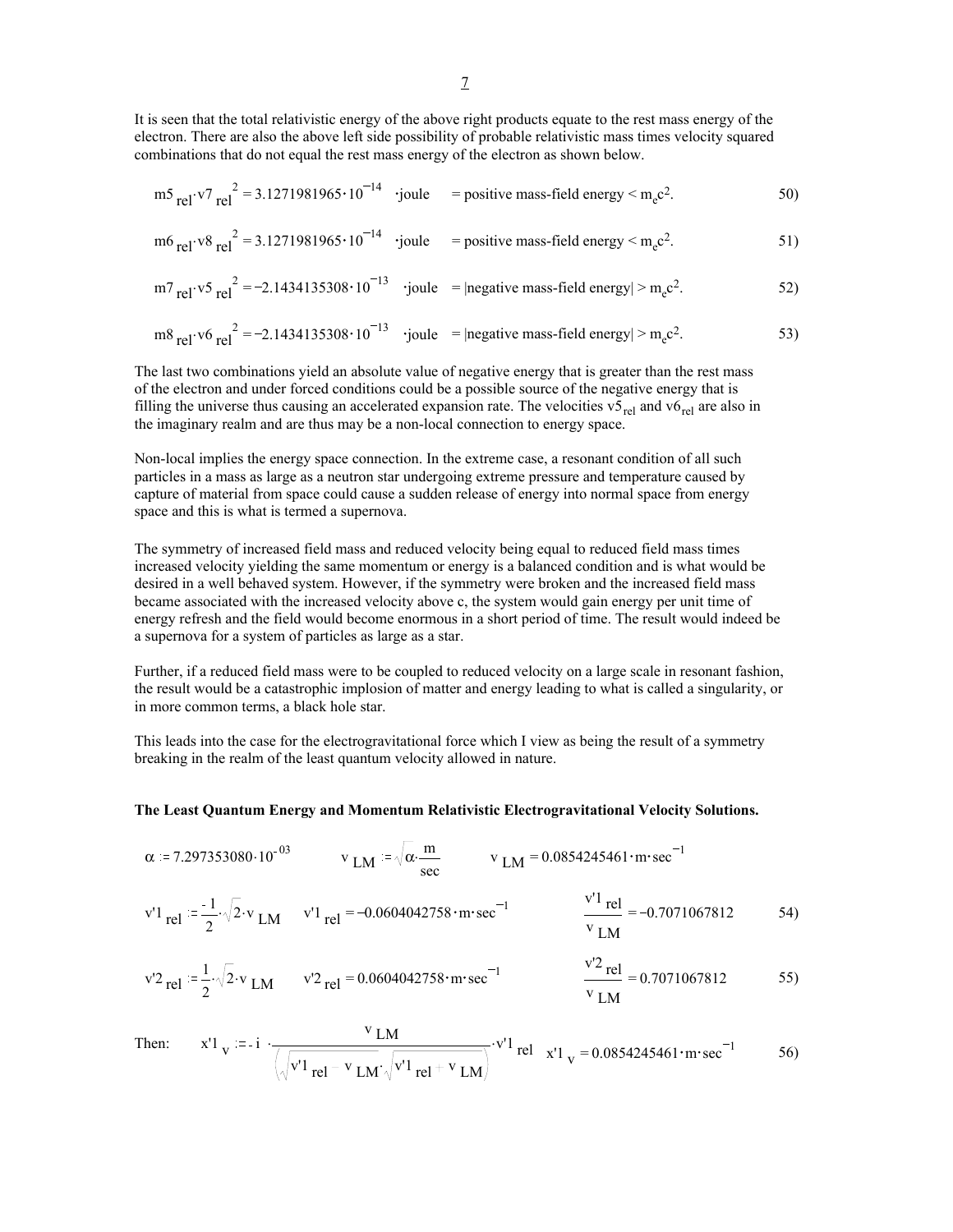$$
v'5_{\text{rel}} := \frac{1}{2} \sqrt{-v_{LM}^2 \cdot (1 + \sqrt{5})} \sqrt{2}
$$
 
$$
v'5_{\text{rel}} = 0.1086617012i \cdot m \cdot \text{sec}^{-1}
$$
 These are the four solutions  
\n
$$
v'6_{\text{rel}} := \frac{-1}{2} \sqrt{-v_{LM}^2 \cdot (1 + \sqrt{5})} \sqrt{2}
$$
 
$$
v'6_{\text{rel}} = -0.1086617012i \cdot m \cdot \text{sec}^{-1}
$$
 These are the four solutions related to the  
\nrelated to the  
\nleast quantum  
\nelectrogravitational energy.

$$
v'7 \text{ rel } = \frac{1}{2} \cdot v \text{ LM} \cdot \sqrt{(-1 + \sqrt{5})} \cdot \sqrt{2} \qquad v'7 \text{ rel } = 0.0671566246 \cdot \text{m} \cdot \text{sec}^{-1} \tag{59}
$$

$$
\mathbf{v}^{\prime} \mathbf{8}_{\text{rel}} := \frac{-1}{2} \cdot \mathbf{v} \operatorname{LM} \cdot \sqrt{\left(-1 + \sqrt{5}\right)} \cdot \sqrt{2} \qquad \mathbf{v}^{\prime} \mathbf{8}_{\text{rel}} = -0.0671566246 \cdot \text{m} \cdot \text{sec}^{-1} \qquad \text{where:} \qquad 60)
$$

$$
\frac{\frac{1}{2}\sqrt{-v_{LM}^{2}(1+\sqrt{5})}\cdot\sqrt{2}}{v_{LM}} = 1.2720196495i \qquad \sqrt{-\Phi1} = 1.2720196495i \qquad \frac{4}{\pi} = 1.2732395447 \qquad 61)
$$

$$
\frac{-1}{2} \sqrt{-v_{LM}^{2} \left(1 + \sqrt{5}\right)} \sqrt{2}
$$
\n
$$
= -1.2720196495i - \sqrt{\Phi 1} = -1.2720196495
$$
\n(62)

$$
\frac{1}{2} \cdot \mathbf{v}_{LM} \cdot \sqrt{(-1+\sqrt{5})} \cdot \sqrt{2}
$$
  
= 0.7861513778  $\sqrt{\Phi^2}$  = 0.7861513778 (63)

$$
\frac{-1}{2} \cdot c \cdot \sqrt{(-1 + \sqrt{5}) \cdot \sqrt{2}}
$$
  
\n
$$
= -0.7861513778
$$
\n64)

And: 
$$
v'_{\text{ratio}} = \frac{\frac{1}{2} \cdot v_{\text{LM}} \cdot \sqrt{(-1 + \sqrt{5})} \cdot \sqrt{2}}{\left(\frac{1}{2} \cdot \sqrt{2} \cdot v_{\text{LM}}\right)}
$$
 and  $\frac{v'_{\text{ratio}}^2}{2} \cdot \Phi1 = 1$   $\left(\frac{\pi}{v'_{\text{ratio}}^2}\right)^2 \cdot \frac{1}{2} = 0.998084711$  65)

Where:

$$
\frac{1}{2} \cdot \mathbf{v}_{LM} \cdot \sqrt{(-1 + \sqrt{5})} \cdot \sqrt{2}
$$
\nsimplifies to

\n
$$
\sqrt{-1 + \sqrt{5}} = 1.1117859405
$$
\nand where,

\n
$$
\frac{(\sqrt{-1 + \sqrt{5}})^2}{2} = 0.6180339887
$$
\nand

\n
$$
\Phi2 = 0.6180339887
$$
\n66)

Thus it is seen that the relativistic solution is the same for the velocities near light c and the least quantum velocity  $v_{LM}$  as far as the Golden Ratio is concerned. Then the solutions for relativistic mass also apply so that the correct 'rest mass' electrogravitational momentum as well as energy are arrived at.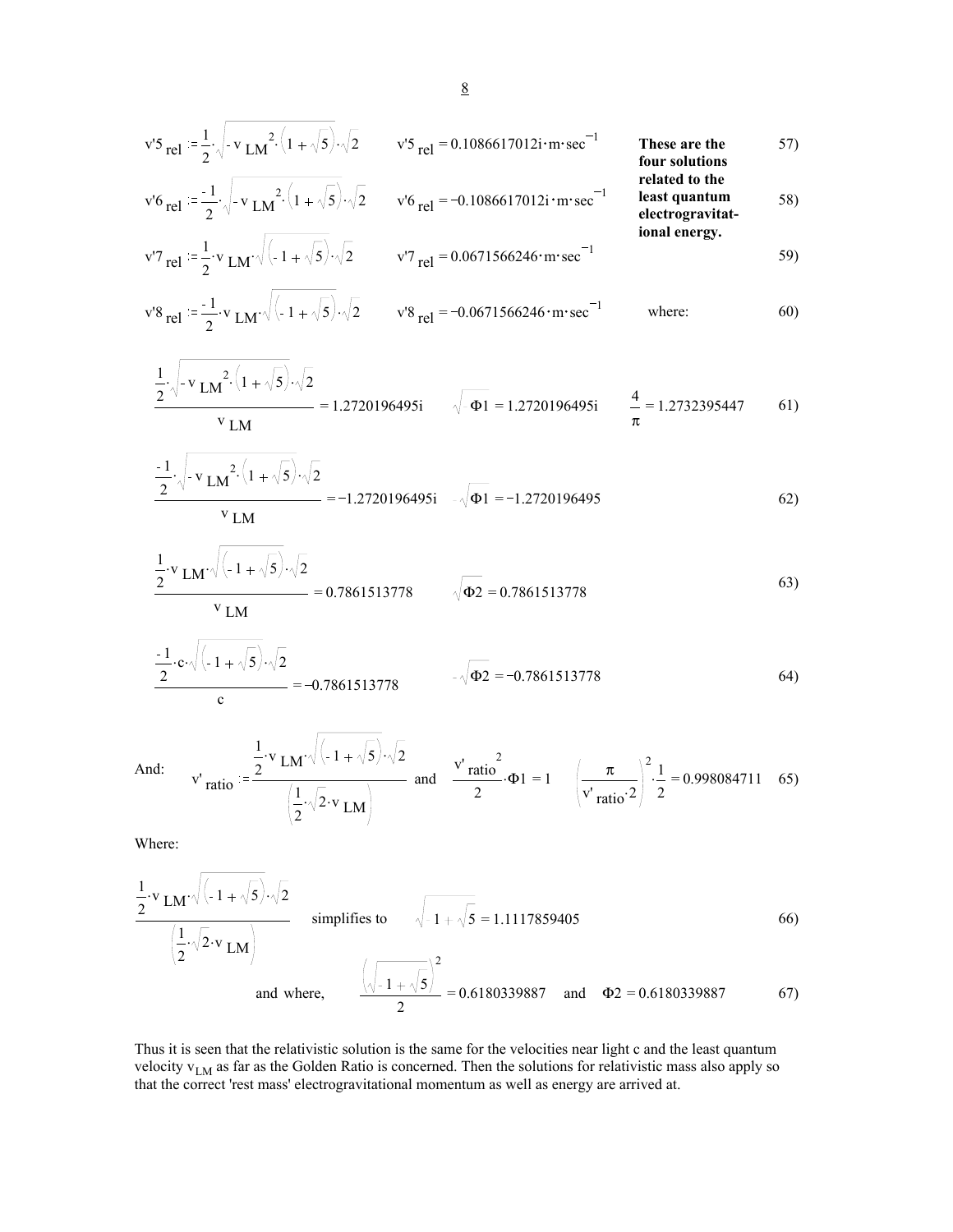m'5 rel 
$$
=
$$
  $\frac{m_e}{\sqrt{1-\frac{v^{'5} \text{rel}^2}{v_{LM}^2}}}$  m'5 rel  $=$  5.6299124514·10<sup>-31</sup> · kg (68)

m'6 rel = 
$$
\frac{m_e}{\sqrt{1 - \frac{v^6 \text{ rel}^2}{v \text{ LM}^2}}}
$$
 m'6 rel = 5.6299124514 \cdot 10<sup>-31</sup> \cdot kg (69)

m'7 rel 
$$
=
$$
  $\frac{m_e}{\sqrt{1 - \frac{v'7 \text{ rel}^2}{v \text{ LM}^2}}}$   $m$ 7 rel  $=$  1.4739302151·10<sup>-30</sup> · kg

m'8 rel 
$$
=
$$
  $\frac{m_e}{\sqrt{1-\frac{v^{'8} \text{ rel}^2}{v_{LM}^2}}}$  m8 rel  $=$  1.4739302151·10<sup>-30</sup> · kg

m'5 . <sup>=</sup> rel v'5 rel <sup>2</sup> 6.6474432984 <sup>10</sup> <sup>33</sup> joule m'6 . <sup>=</sup> rel v'6 rel <sup>2</sup> 6.6474432984 10 <sup>33</sup> joule 72)

m'7 . <sup>=</sup> rel v'7 rel <sup>2</sup> 6.6474432984 <sup>10</sup> <sup>33</sup> joule m'8 . <sup>=</sup> rel v'8 rel <sup>2</sup> 6.6474432984 10 <sup>33</sup> joule 73)

Where: 
$$
m_e \cdot v_{LM}^2 = 6.6474432984 \cdot 10^{-33}
$$
 joule and  $f_{LM} = m_e \cdot v_{LM}^2 \cdot h^{-1}$  74)

Let: 
$$
\mu_0 = 4 \cdot \pi \cdot 1 \cdot 10^{-07} \cdot \frac{\text{henry}}{\text{m}}
$$
  $R_{n1} = 5.291772490 \cdot 10^{-11} \cdot \text{m}$   $m_p = 1.672623100 \cdot 10^{-27} \cdot \text{kg}$ 

The electrogravitational equation can be stated for an electron and proton separated by the n1 Bohr radius as:

$$
F_{EG} = \frac{m'5 \text{ rel} \cdot (v'5 \text{ rel} \cdot v'6 \text{ rel})}{R_{n1}} \cdot \mu_o \cdot \left(\frac{m p \cdot \frac{1}{\phi_1} \cdot v'5 \text{ rel}}{R_{n1}}\right)
$$
\nNote that the Golden Ratio relativistic solution also applies to the proton mass where in this example only one of the four possible solutions is used.  
\n
$$
F_{EG} = -3.6410414873 \cdot 10^{-47}
$$
\n
$$
F_{EG} = -3.6410414873 \cdot 10^{-47}
$$
\n
$$
F_{EG} = -3.6410414873 \cdot 10^{-47}
$$
\n
$$
F_{EG} = -3.6410414873 \cdot 10^{-47}
$$
\n
$$
F_{EG} = -3.6410414873 \cdot 10^{-47}
$$
\n
$$
F_{EG} = -3.6410414873 \cdot 10^{-47}
$$
\n
$$
F_{EG} = -3.6410414873 \cdot 10^{-47}
$$
\n
$$
F_{EG} = -3.6410414873 \cdot 10^{-47}
$$
\n
$$
F_{EG} = -3.6410414873 \cdot 10^{-47}
$$
\n
$$
F_{EG} = -3.6410414873 \cdot 10^{-47}
$$
\n
$$
F_{EG} = -3.6410414873 \cdot 10^{-47}
$$
\n
$$
F_{EG} = -3.6410414873 \cdot 10^{-47}
$$
\n
$$
F_{EG} = -3.6410414873 \cdot 10^{-47}
$$
\n
$$
F_{EG} = -3.6410414873 \cdot 10^{-47}
$$
\n
$$
F_{EG} = -3.6410414873 \cdot 10^{-47}
$$
\n
$$
F_{EG} = -3.6410414873 \cdot 10^{-47}
$$
\n
$$
F_{EG} = -3.6410414873 \cdot 10^{-47}
$$
\n
$$
F_{EG} = -3.6410414873 \
$$

The above result unit parameters have one of the Newton terms fixed as a constant as well as the permeability constant  $\mu_o$ . (Then force has a *dual* local and non-local action.) The result varies as  $1/R^2$ .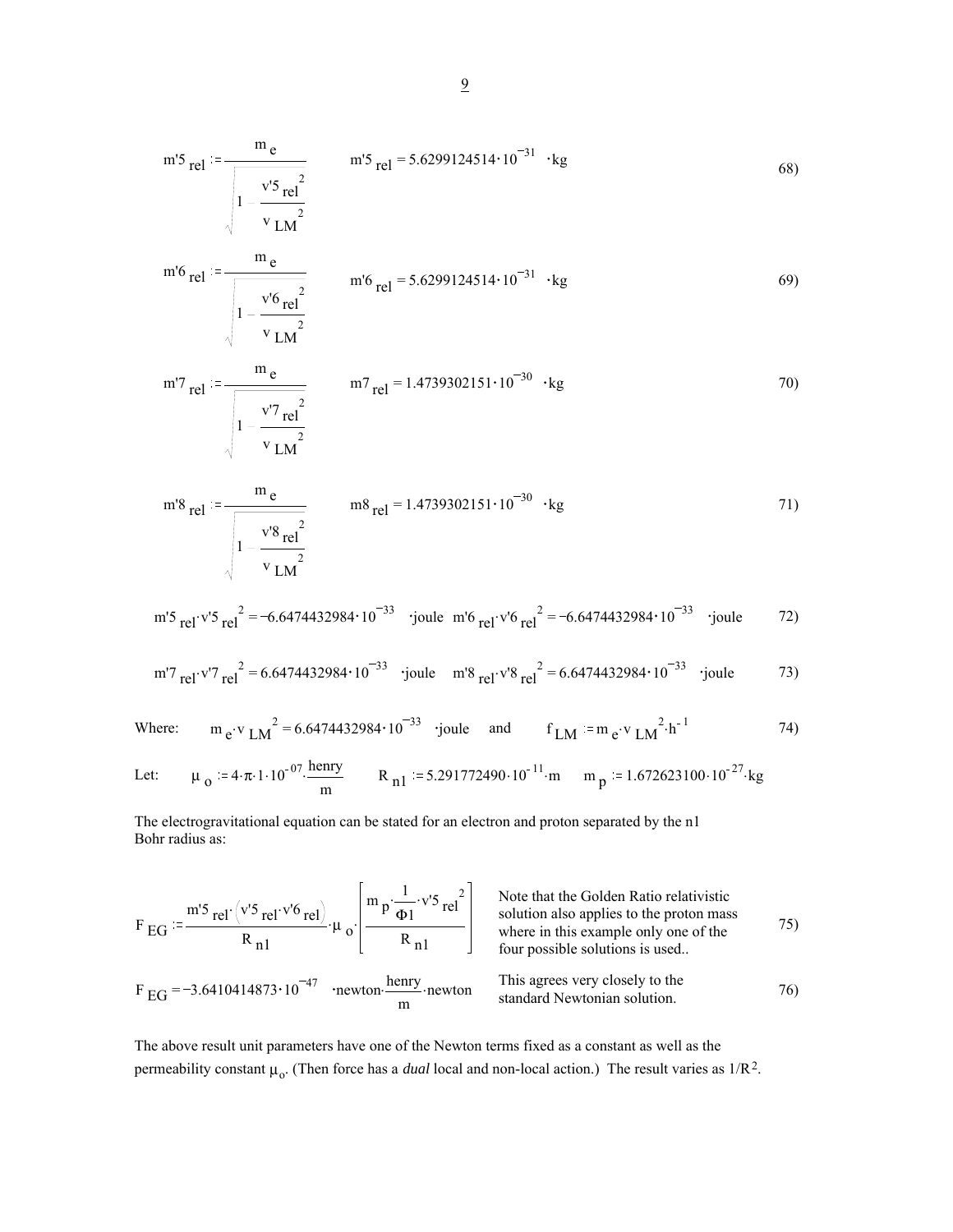There also exists the excess energy condition where the increased mass and the velocity greater than the least quantum velocity may be considered.

m'7 . <sup>=</sup> rel v'5 rel <sup>2</sup> 1.7403232494 10 <sup>32</sup> joule 77)

Where: 
$$
f_{LMhigh} = \frac{m'7 \text{ rel} \cdot v'5 \text{ rel}^2}{h}
$$
  $f_{LMhigh} = -26.2647663667 \cdot Hz$  78)

Note that the energy and thus the time related frequency is negative since both  $v^2S_{rel}$  and  $v^2S_{rel}$  are imaginary realm and the square of the imaginary operator is always negative. Both excess relativistic masses are positive. A negative energy is the result and this causes entropy which I have defined in my work as being associated with the fact that gravity is most always a force of attraction between matter.

Of further interest, there exists a negative energy related frequency in Hz that is very close to the inverse of the fine structure constant as shown below.

$$
f_{\alpha} = f_{LMhigh} \cdot (\Phi_1 \cdot \sqrt{2})^2
$$
  $f_{\alpha} = -137.5241021091 \cdot Hz$  and  $f_{LM} \cdot \Phi_1^4 \cdot 2 = 137.5241021091 \cdot Hz$  79)

The above frequency was presented in one of my previous papers concerning energy related to the length of what I have termed an "Energy Pipe."**1**

This is shown below as an excerpt from the above paper reference. Let:  $\Delta \lambda 1 = 32.9867228627 \cdot in$ 

35) Let: 
$$
\Delta \lambda_{\text{peak1}} = 3.2 \lambda 1
$$
 Then:  $\Delta \lambda_{\text{peak1}} = 8.2466807157 \cdot ft$  80)

This is the distance the smallest pipe  $(1 + 1/2)$  inches outside diameter) is adjusted to in length before it enters the next larger (1+3/4 inches outside diameter) pipe. The 1+3/4 inch outside diameter pipe is also adjusted for the same length before it enters the 2+1/4 inch outside diameter pipe.

The acoustic frequency is calculated based on the speed of sound at sea level and 72 degrees Fahrenheit as the ambient air temperature.

$$
v_{air} = 1130 \cdot \frac{ft}{sec}
$$
  
36)  $f_{peak1} = \frac{v_{air}}{\Delta\lambda_{peak1}}$   $f_{peak1} = 137.0248271953 \cdot Hz$  This is a serendipitous result and unexpected before this analysis! 81)

## **The above frequency result is effectively equal in absolute magnitude to the inverse of the fine structure constant, neglecting the units Hz.**

The above excerpt further supports my contention that there exists a fundamentally important connection to energy spaced from an acoustic and thus air velocity related standpoint.

Further, another connection to my previous work exists in the above  $\Delta\lambda_{\rm peak1}$  wavelength as follows:

$$
f_{A'dbf} := \frac{c}{\Delta\lambda_{peak1}\cdot\Phi1}
$$
  $f_{A'dbf} = 7.3712122996 \cdot 10^7 \cdot Hz$  (82)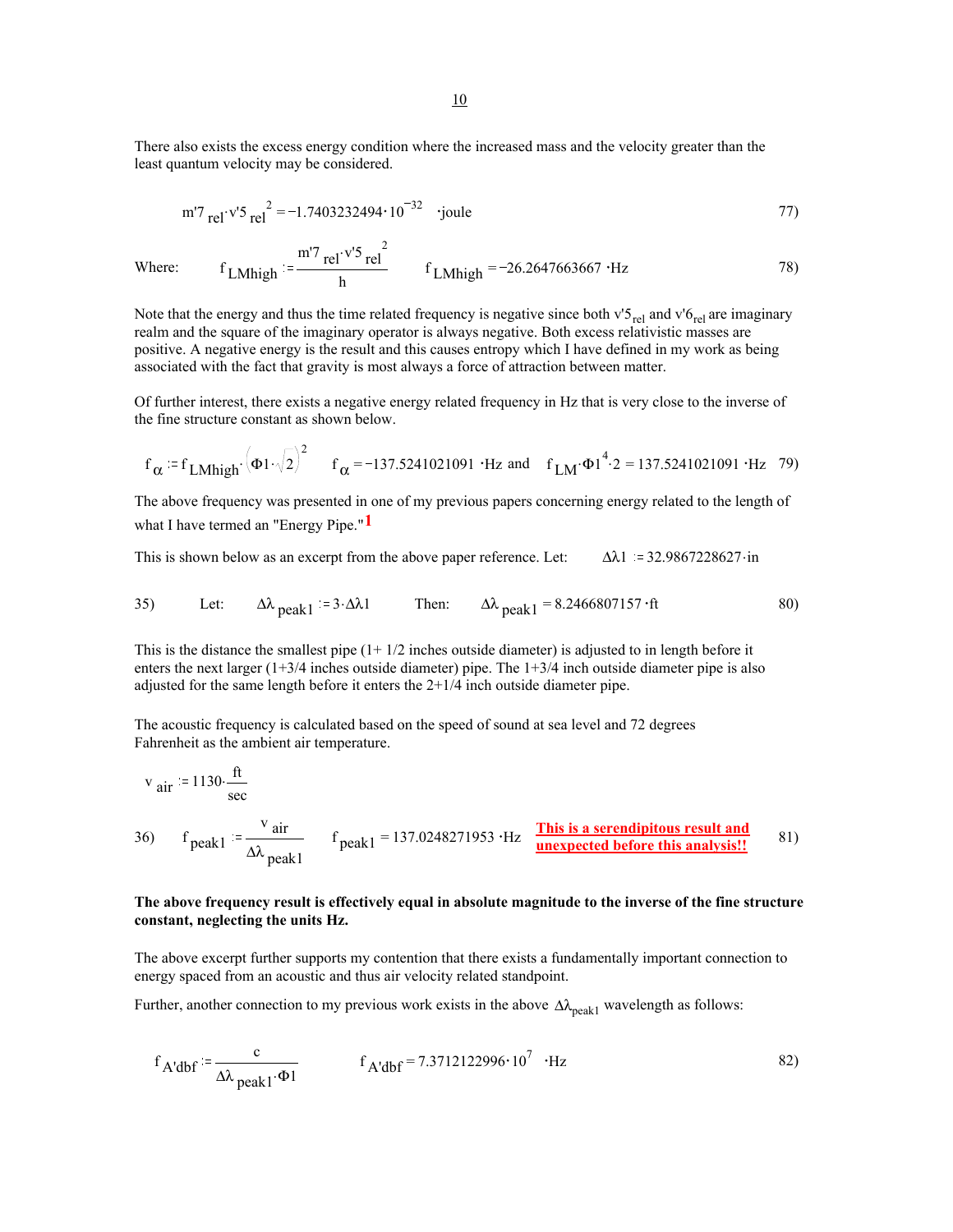The following correlation is an excerpt from my previous work**2** which is as follows:

29) A' 
$$
dbf^{\frac{h}{2}}
$$
 or, A'  $dbf^{\frac{h}{27.3405234414 \cdot 10^7} \cdot Hz}$  This is the mass motional vibration rate forming the De Broglie matter wave.

The wavelength above also is fundamental to distances between the 'resonators' in the Grand Gallery of the Great Pyramid at Giza.**3** This distance is:

$$
\frac{\Delta\lambda}{3}
$$
 peak1.2 = 1.6757255214 · m  
3  
1.6757255214 · m  
1.6757255214 · m  
1.6757255214 · m  
1.6757255214 · m  
1.6757255214 · m  
1.6757255214 · m  
1.6757255214 · m  
1.6757255214 · m  
1.6757255214 · m  
1.6757255214 · m  
1.6757255214 · m  
1.6757255214 · m  
1.6757255214 · m  
1.6757255214 · m  
1.6757255214 · m  
1.6757255214 · m  
1.6757255214 · m  
1.6757255214 · m  
1.6757255214 · m  
1.6757255214 · m  
1.6757255214 · m  
1.6757255214 · m  
1.6757255214 · m  
1.6757255214 · m  
1.6757255214 · m  
1.6757255214 · m  
1.6757255214 · m  
1.6757255214 · m  
1.6757255214 · m  
1.6757255214 · m  
1.6757255214 · m  
1.6757255214 · m  
1.6757255214 · m  
1.6757255214 · m  
1.6757255214 · m  
1.6757255214 · m  
1.6757255214 · m  
1.6757255214 · m  
1.6757255214 · m  
1.6757255214 · m  
1.6757255214 · m  
1.6757255214 · m  
1.6757255214 · m  
1.6757255214 · m  
1.6757255214 · m  
1.67

It is of interest that 1/4 ∆λ1 divided into the velocity of light arrives at a frequency near the hyperfine frequency of the hydrogen atom.

$$
\frac{\Delta\lambda 1}{4} = 8.2466807157 \text{ in} \quad \text{and} \quad \frac{c}{\frac{\Delta\lambda 1}{4}} = 1.4312246447 \text{·} 10^9 \text{·Hz}
$$
 (85)

Christopher Dunn in his book**3** suggests that the hyperfine frequency was utilized in a hydrogen gas environment in the King's Chamber and Grand Gallery to build a microwave energy to tremendous levels.

In a previous on-line paper, I presented a mathematical proof of the energy available from the proton field of the Hydrogen1 atom.**4** I call this energy the proton pressure wave. This is energy that is transformed into normal space from energy space by the geometry of the proton field. It creates the pressure that keeps the electron from falling into the nucleus with some energy left over.

#### **Summary:**

It is of interest that the results of eqs. 5, 25, 26, 27 and 28 all have the fraction plus and minus 1/2 which may be related directly to the spin of charged particles such as the electron and the proton. Also, the square root of two appears in both the case for relativistic momentum as well as for relativistic energy of the same equations. Finally, in the equations for relativistic energy, it is seen that the Golden Ratio appears as well as its square root and its square.

The square root of 2 as well as the Golden Ratio are irrational numbers. That is, they are incommensurables, they have no common measure. They cannot be expressed as a fraction. This implies infinity of growth without limit since the numbers go on without limit. Then God's universe may be thought of as expanding without limit by reason that it is based on a foundation of the irrational numbers involving the square root of two and Φ. Then it is no surprise that nature is abundant with examples of the Golden ratio in its design since the most basic particles are also based on the Golden ratio as expressed in the above equations.

#### **Conclusion:**

The equation  $E = mc^2$  cannot be taken at face value since the mass term would be infinite if it were actually connected to the term c. This requires that the above approach be used since it fits the Special Theory of Relativity concerning mass having a velocity approaching c that will yield the proper so-called rest mass. This approach also generates the observed dual nature of positive and negative energy pair production which is not demonstrated by  $E = mc^2$ . Finally, the connection to the least quantum of electrogravitational action is again reinforced by allowing for the existence of the least quantum velocity as well as the least quantum velocity also having a direct connection to Einstein's Special Theory of Relativity.